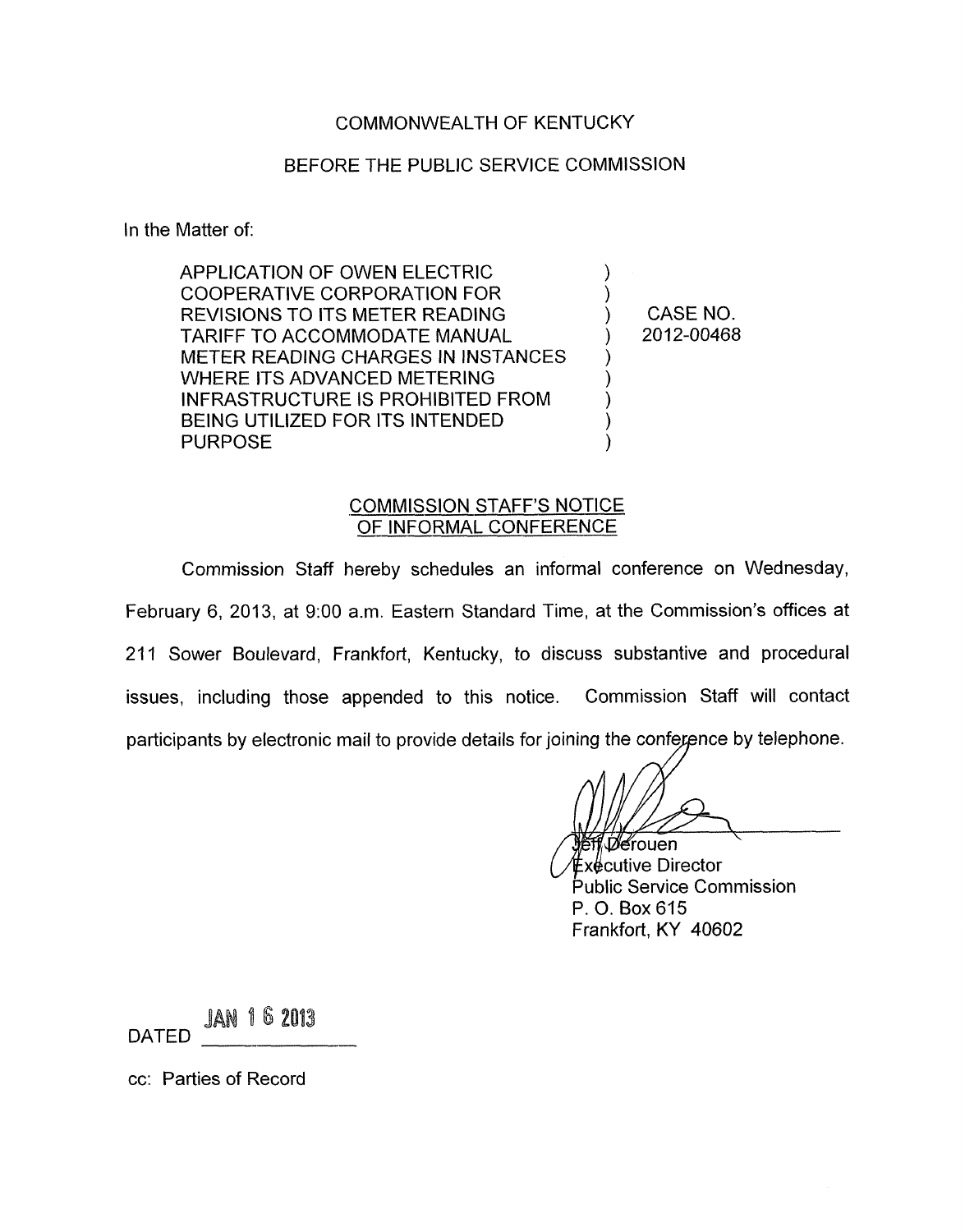## APPENDIX

# APPENDIX TO AN ORDER OF THE KENTUCKY PUBLIC SERVICE COMMISSION IN CASE NO. 2012-00468 DATED JAN 1 6 2013

- 1 Prior to the installation of its AMI system, Owen had installed an AMR system. How were the meters read for the six customers who wish to opt out of the AMI system when they were using the AMR system?
- 2. Did the six customers complain about the AMR meters?
- $3<sup>7</sup>$ What is the difference between the Owen AMR system and its AMI system?
- 4. What type of AMI meters has Owen installed for residential service?
- 5. Are the meters installed under the AMI system different from those installed under the AMR system?
- 6. What are the capabilities of Owen's AMI system?
- 7. What information can the AMI meters provide Owen?
- 8. What information is Owen collecting from its residential customers?
- 9. Can the currently installed meters be read manually? If not, will it be necessary for Owen to change out the meters if it is granted the authority to impose this charge?
- $10<sub>l</sub>$ If Owen is required to change meters, what will be the related cost?
- 11. Does Owen plan to require the customers that opt for manual meter reading to bear the cost of changing meters?
- 12. How does allowing customers to voluntarily opt out of the AMI system impact the cost/benefit analysis for the AMI system?
- 13. Will the customers that opt out still benefit from the AMI system? If yes, how? If no, why not?
- 14. Why should any customer be allowed to opt out?
- 15. Discuss or describe in detail the information Owen has provided to the customers who wish to opt out.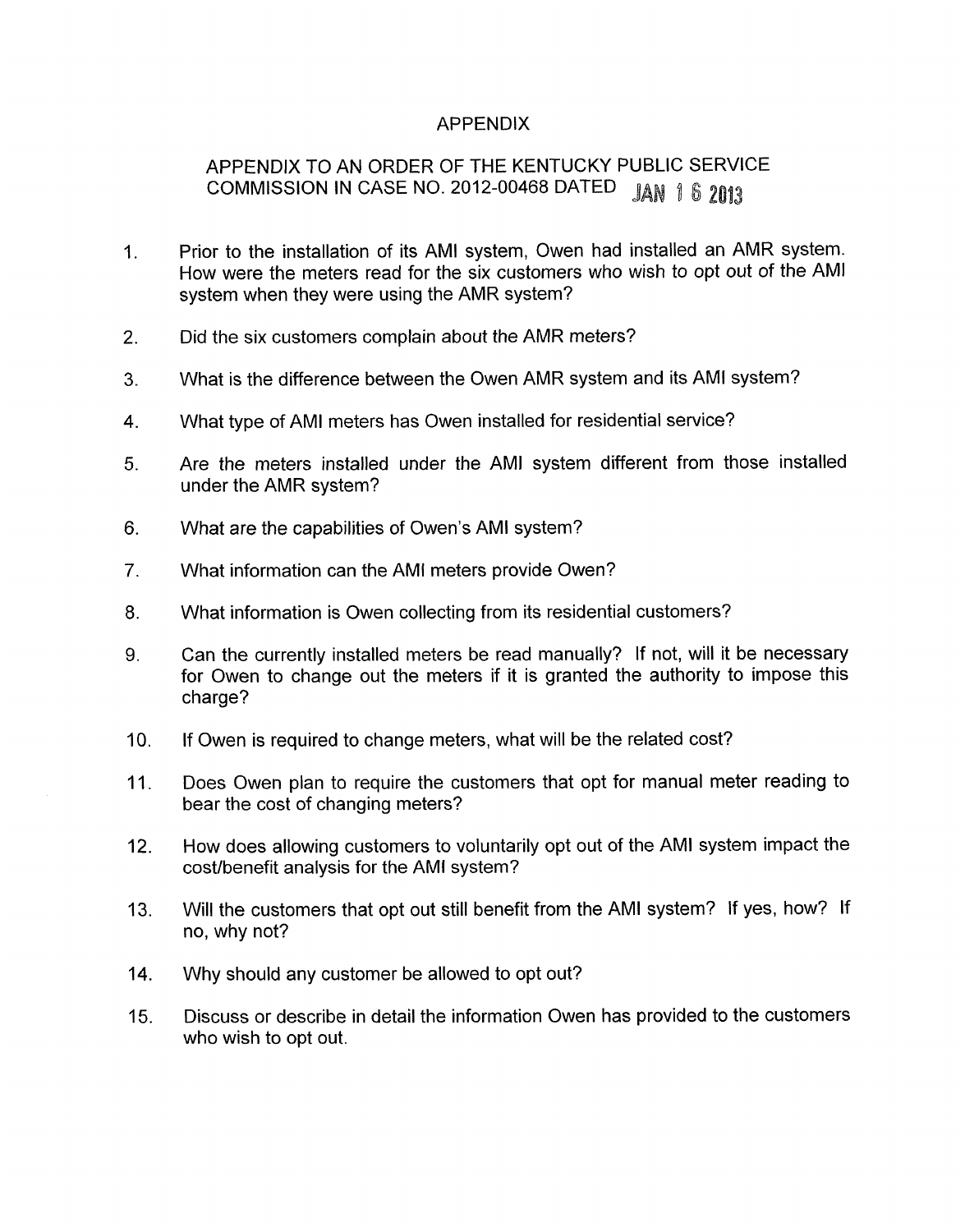- 16. Has Owen developed a standardized packet of information or plan to address future opt-out requests from other customers?
- 17. For the customers that opt out, will Owen manually read each meter monthly?
- 18. Are any of the six customers that have requested to opt out of the AMI system included among the approximately 600 customers for whom Owen is unable to read the AMI meters on a consistent basis?
- 19. What is the cost to read the meters for these 600 customers?
- 20. Does Owen intend to provide notice to its customers of the proposed \$30.00 charge?